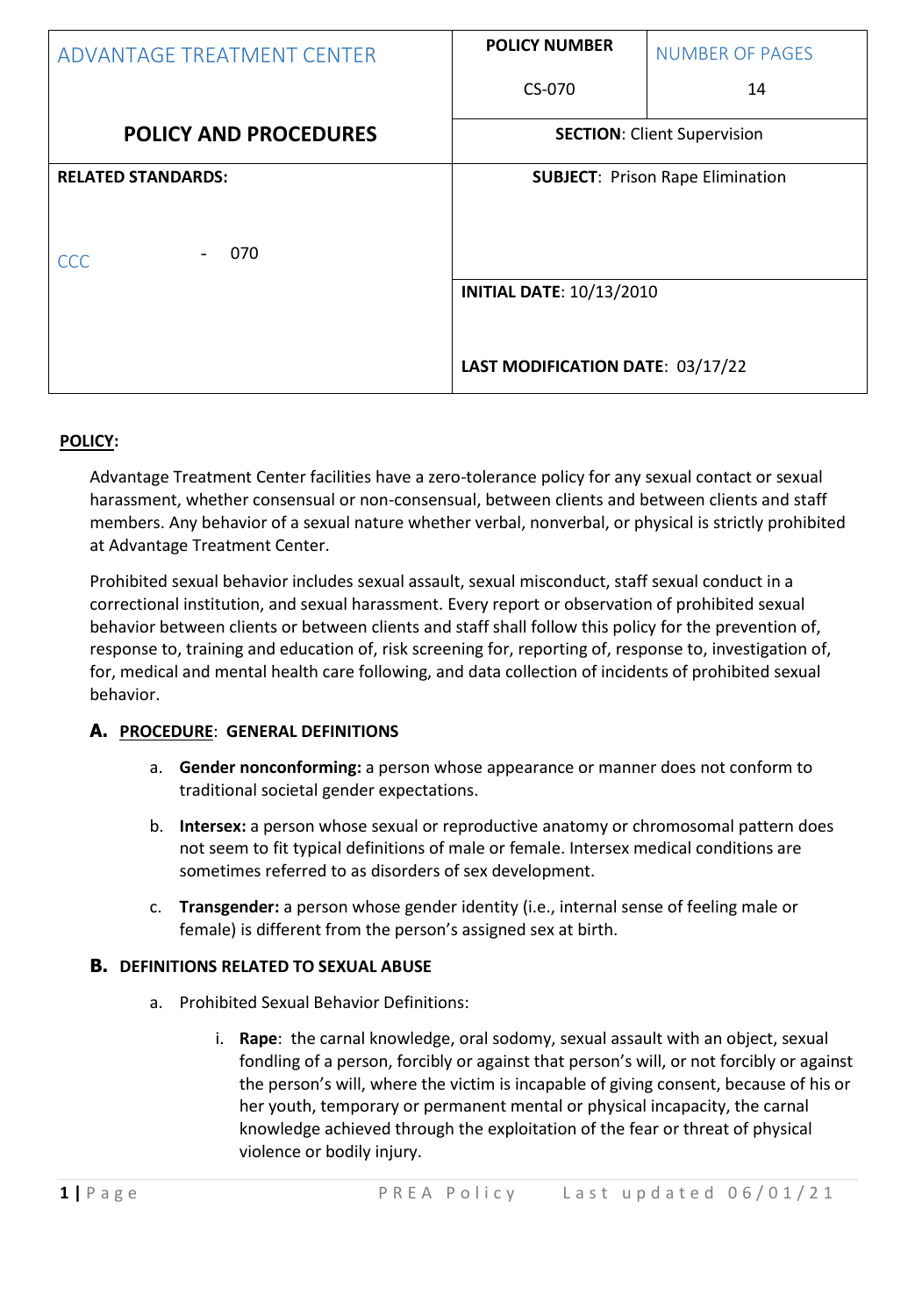- ii. **Sexual Assault:** The act or attempted act of unwelcome sexual intrusion, sexual contact or sexual penetration by any person on another by force, threat, coercion, or intimidation pursuant to CRS 18-3-401 through 18-3-415.5
- iii. **Sexual Abuse:** Sexual behavior directed towards a person that does not or cannot consent or is coerced to include but not limited to any of the following acts:
	- A) Contact between the mouth, penis, breast, buttocks, vulva, anus or any body part with the intent to abuse, arouse, stimulate or gratify sexual desire
	- B) Any other intentional contact, either directly or through the clothing, of the genitalia, anus, groin, breast, inner thigh, or the buttocks of another person, or where the DOC employee, contract worker or volurnteer has the intent to abuse arouse, or gratify sexual desire, excluding contact incidental to a physical altercation
	- C) Any threat of physical force or pressure for sexual acts or requests for sexual acts
	- D) Romantic or sexual relationships between DOC employees, contractors, or volunteers and offenders are prohibited.
- iv. **Sexual Misconduct:** Sexual intrusion, sexual contact or sexual penetration with consent between clients. Sexual Misconduct does not include staff, as there is no legal consent between clients and staff.
- v. **Sexual Conduct in a Correctional Institution**: 'An employee, contract employee, or volunteer of a correctional institution, or an individual who performs work or volunteer functions in a correctional institution, who engages in sexual conduct with a person who is in lawful custody in a correctional institution, commits the offense of sexual conduct in a correctional institution, pursuant to C.R.S. 18-7- 701.' If charged and convicted, a possible condition could be the requirement of the staff member to register as a sex offender.
- vi. **Sexual Harassment**: Includes any non-contact behavior or act that subjects another person to verbal or written statements or gestures of sexual or romantic nature; creating or encouraging an atmosphere of intimidation, hostility or offensiveness as perceived by the individual who observes the sexually offensive behavior or act, including but not limited to the following:
	- A) Any repeated and/or unwelcome sexual advances, requests for sexual favors, obscene or profane language or verbal comments or actions of a derogatory or offensive sexual nature, including demeaning references to gender, inappropriate, sexually suggestive or derogatory comments about body or clothing, or obscene language or sexually harassing gestures, or written statements of a sexual or romantic nature.
	- B) Indecent exposure or any intentional or unwanted displays of anus, genitals, breasts or other body parts to sexually harass another person or masturbation in the presence or direct vision of another person.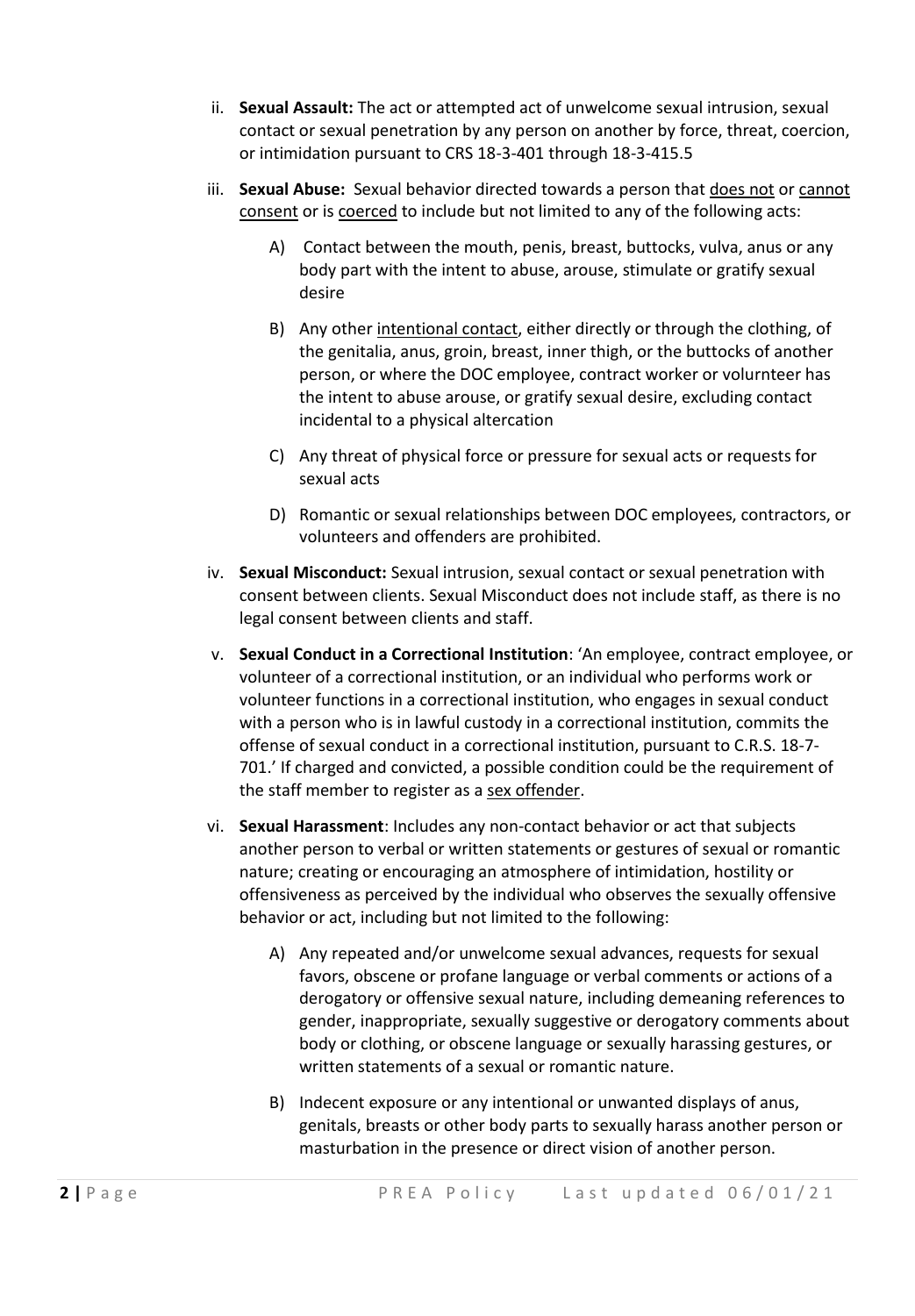- C) Voyeurism or invasion of privacy for the purpose of sexual gratification or intent to abuse or arouse sexual desire.
- D) Taking or soliciting photographs or images of a person's nude breasts, genitalia, buttocks, naked body or while performing bodily functions.
- E) Any unwelcome sexual advances, requests for sexual favors, unequal treatment, or other unwelcome verbal and physical conduct based on sex
- F) Submission to such conduct is made either explicitly or implicitly as a term or condition of an individual's employment; or
- G) Submission to or rejection of such conduct is used as the basis for employment decisions about a person; or
- H) Such conduct has the purpose or effect of substantially and unreasonably interfering with a DOC employee, contractor, or volunteers work performance or creating an intimidating, hostile, or offensive work or educational environment.

# **C. PREVENTION**

- a. Deliberate indifference
	- i. Staff could be held personally liable:
		- A) If he/she fails to anticipate and take action to prevent sexual assault in cases of obviously vulnerable offenders.
		- B) If he/she fails to take steps to investigate substantial risks to client health and safety (to confirm any dangers, and take action to protect vulnerable clients).
		- C) If he/she fails to investigate, report, and help to prosecute client sexual assaults.
	- ii. It is critical that all employees take this issue seriously by investigating and reporting suspected issues.
	- iii. Investigating simply means looking into the issue. It is always appropriate to report and document.
	- iv. Staff can be sued as an employee, intern, volunteer or contractor of a Community Corrections facility and also as an individual.
	- v. If staff is found guilty of willful and wanton misconduct or conduct outside the course and scope of job duties, he/she could lose assets including personal property.
- b. Agency Protection Duties
	- i. When staff learns that a client is subject to a substantial risk of imminent sexual abuse, it shall take immediate action to protect the client.
	- ii. Staff will ensure that residents can shower, perform bodily functions, and change clothing without nonmedical staff of the opposite gender viewing their breasts,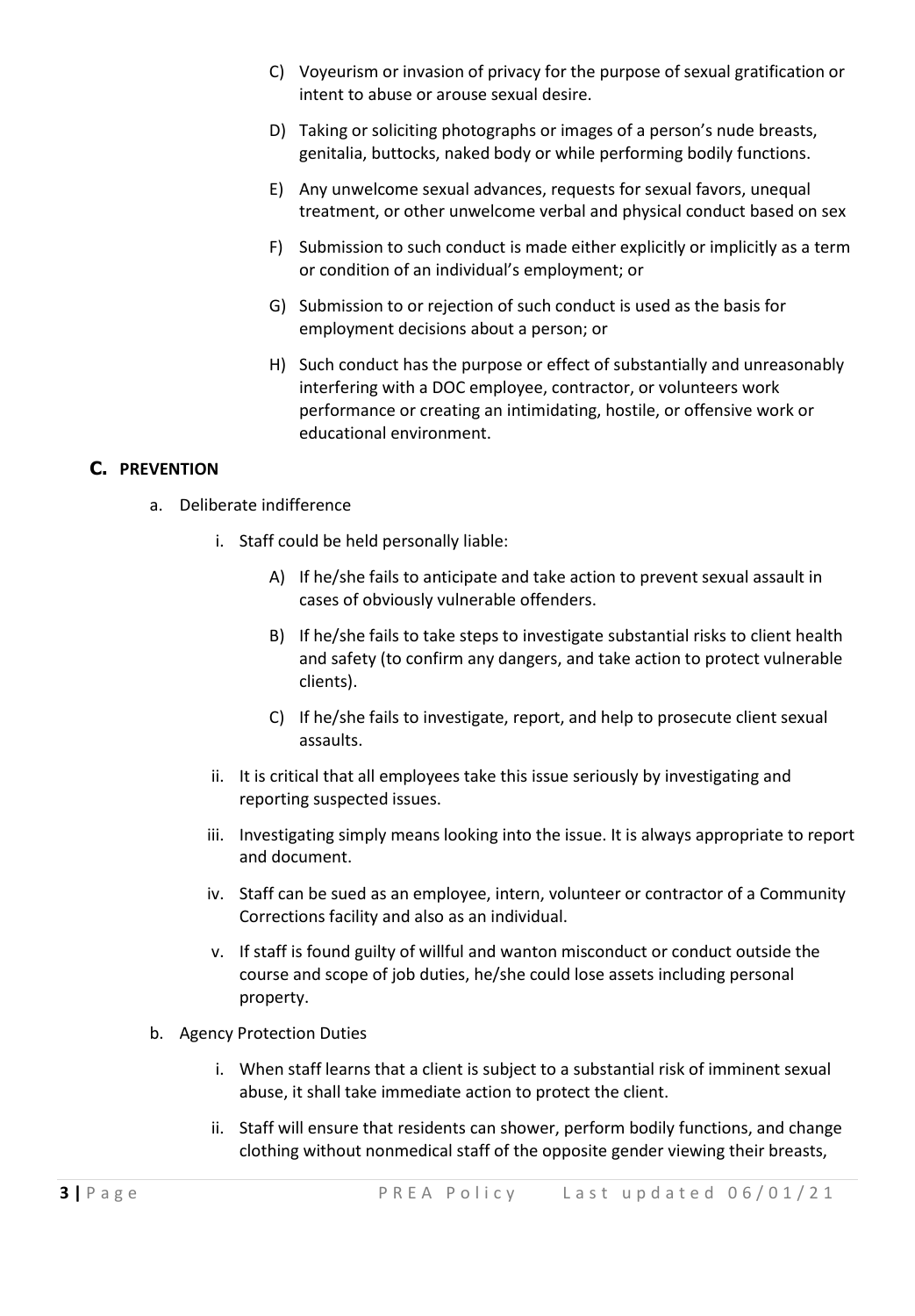buttocks, or genitalia, except in exigent circumstances or when such viewing is incidental to routine cell checks.

- A) Staff of the opposite gender announce their presence when entering an area where residents are likely to be showering, performing bodily functions, or changing clothing.
- iii. ATC staff will not search or physically examine a transgender or intersex resident for the sole purpose of determining the client's genital status. If the client's genital status is unknown, it may be determined during conversations with the resident, by reviewing medical records, or, if necessary, by learning that information as part of a broader medical examination conducted in private by a medical practitioner.
- iv. ATC will make individualized determinations about how to ensure the safety of each resident.
	- A) Transgender and intersex residents may have special housing needs, where facility capacity can accommodate them. Housing may be determined using the following criteria:
		- a. Seriously consider the clients own ideas and concerns regarding housing placement.
		- b. Review facility capacity and accommodations with consideration of safety and security concerns.
		- c. Work with client to make the most appropriate placement to enhance their safety and security.
	- B) Examples include: Using single occupancy rooms, using private or staff bathrooms, having separate showering schedules from the other clients and placing beds closest to the security office
- v. ATC staff will never conduct strip or body cavity searches under any circumstances
- vi. ATC has designated an upper-level, facility-wide PREA coordinator to develop, implement, and oversee ATC's effort to comply with the PREA standards in all of its facilities.
- c. Clients with Disabilities and Clients who are Limited English Proficiency
	- i. Staff shall take appropriate steps to ensure that clients with disabilities (including, for example, clients who are deaf or hard of hearing, those who are blind or have low vision, or those who have intellectual, psychiatric, or speech disabilities), have an equal opportunity to participate in or benefit from all aspects of the facility's efforts to prevent, detect, and respond to sexual abuse and sexual harassment. Such steps shall include, when necessary to ensure effective communication with clients who are deaf or hard of hearing, providing access to interpreters who can interpret effectively, accurately, and impartially, both receptively and expressively, using any necessary specialized vocabulary. In addition, staff shall ensure that written materials are provided in formats or through methods that ensure effective communication with clients with disabilities, including clients who have intellectual disabilities, limited reading skills, or who are blind or have low vision. A facility is not required to take actions that it can demonstrate would result in a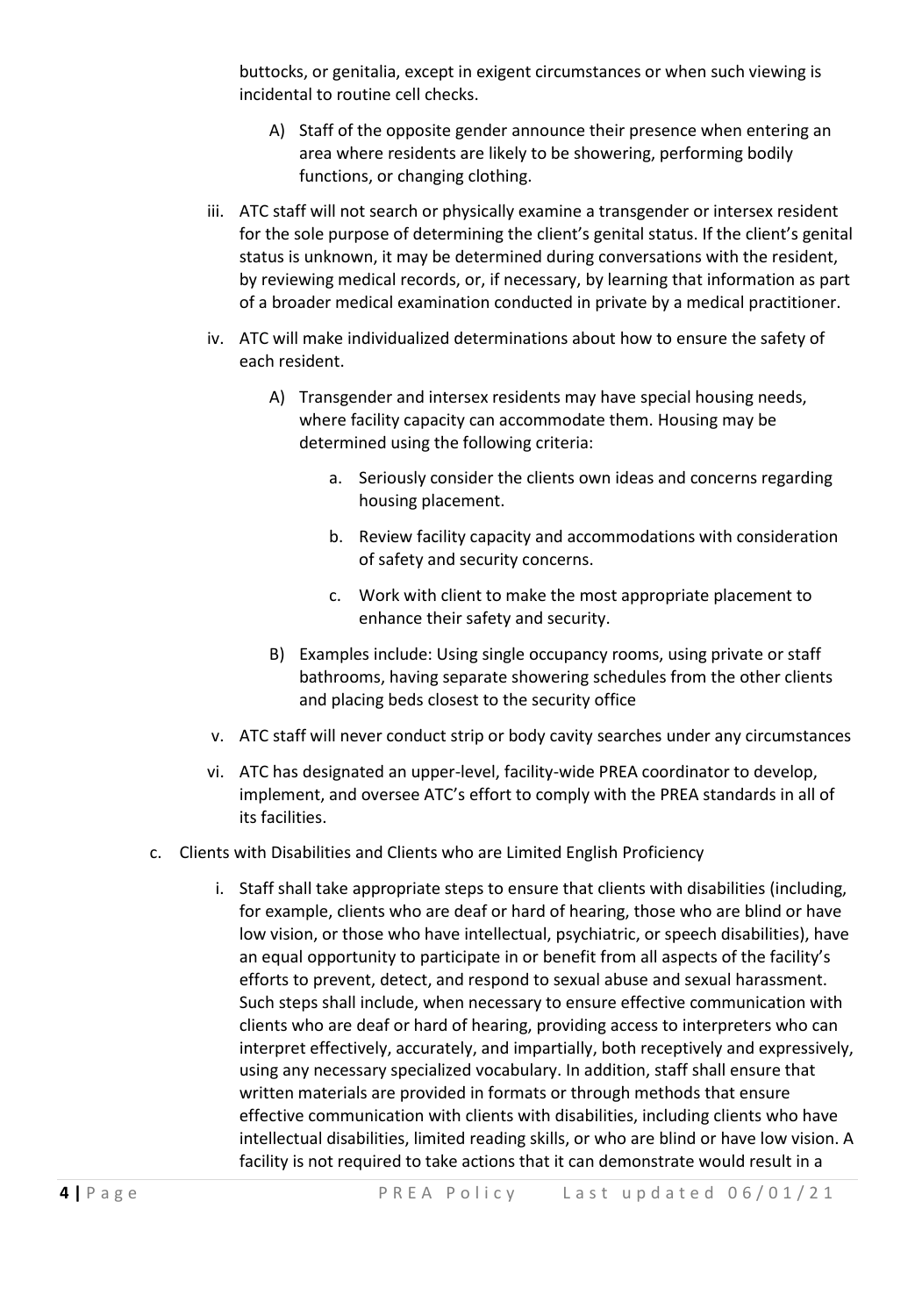fundamental alteration in the nature of a service, program, or activity, or in undue financial and administrative burdens, as those terms are used in regulations promulgated under title II of the Americans With Disabilities Act, 28 CFR 35.164.

- ii. Staff shall take reasonable steps to ensure meaningful access to all aspects of the facility's efforts to prevent, detect, and respond to sexual abuse and sexual harassment to clients who are limited English proficient, including steps to provide interpreters who can interpret effectively, accurately, and impartially, both receptively and expressively, using any necessary specialized vocabulary within one (1) business day of arrival to the program.
- iii. Staff shall not rely on client interpreters, client readers, or other types of client assistants except in limited circumstances where an extended delay in obtaining an effective interpreter could compromise the client's safety, the performance of first-response duties, or the investigation of the client's allegations.
- d. Training and Education
	- i. Employees
		- A) The program shall conduct an annual training on both PREA and sexual harassment.
		- B) Training will be documented and maintained in each employee personnel file.
	- ii. Volunteers
		- A) The program shall conduct an annual training on both PREA and sexual harassment
	- iii. Clients
		- A) During the intake process, all clients shall receive an orientation that includes Community Corrections policy and procedures relating to sexual assault, sexual abuse, sexual harassment and sexual misconduct. The information is communicated by video correspondence, verbally and in writing.
	- iv. Specialized training
		- A) ATC will make sure to have full- and part-time medical and mental health care practitioners, volunteers and contractors who work regularly in its facilities trained in PREA standards and policies. Such specialized staff, volunteers and contractors will participate in the staff training as well as a specialized training designed specifically for medical and/or mental health practitioners who are credentialed and working clinically with clients within the residential facility. Such training will include:
			- a. How to detect and assess signs of sexual abuse and sexual harassment
			- b. How to preserve physical evidence of sexual abuse
			- c. How to respond effectively and professionally to victims of sexual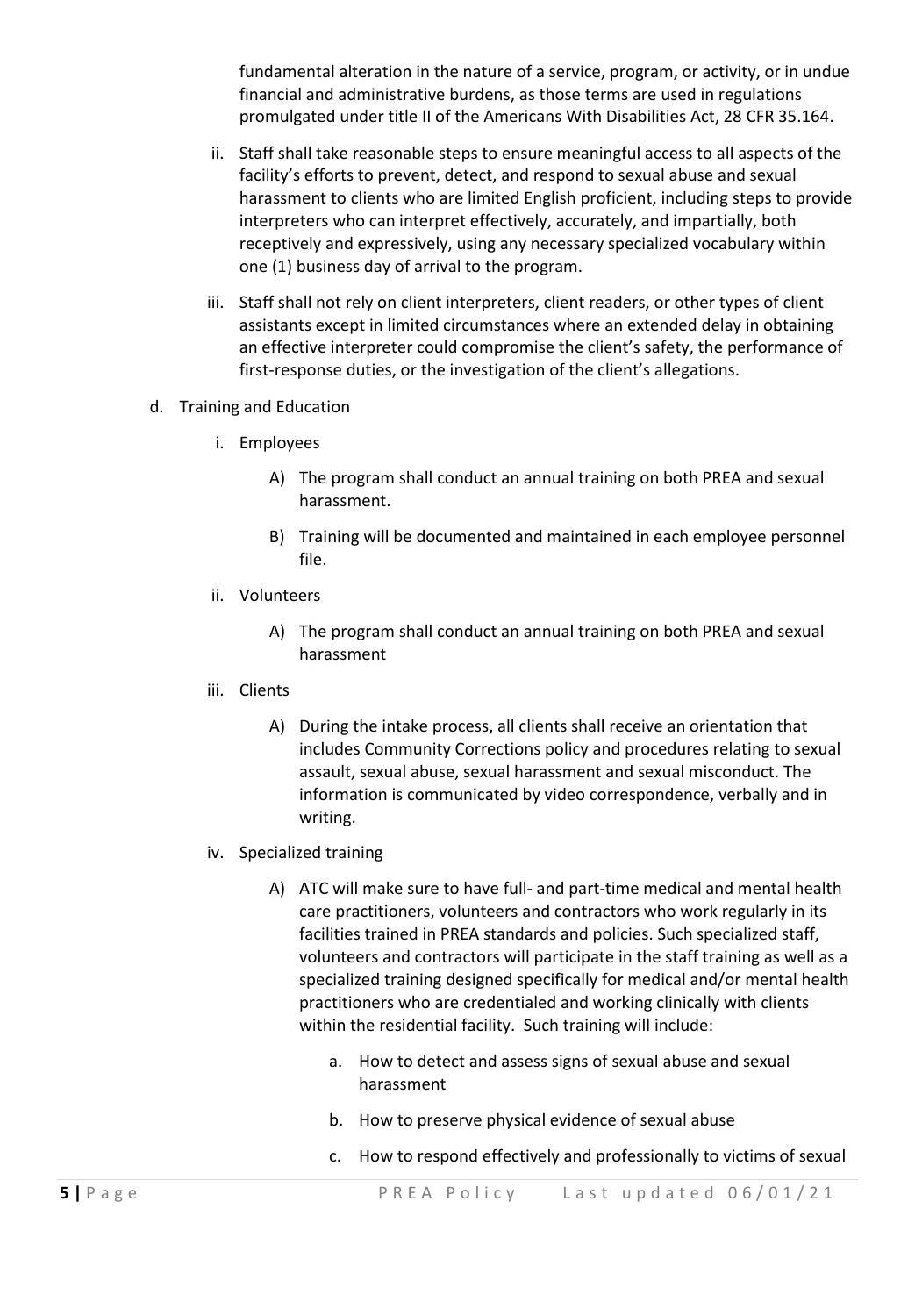abuse and sexual harassment; and (4) How and to whom to report allegations or suspicions of sexual abuse and sexual harassment.

1. ATC staff will never conduct forensic medical examinations and such medical requirements will be referred to our local community partners.

## **D. IDENTIFICATION**

- a. Screening for Risk of Sexual Victimization and Abusiveness
	- i. Each facility will complete an initial assessment interview within 72 hours and then again in 30 days (DOC/DIV) to review if a client is at risk or there is a history of sexual victimization or sexually aggressive behavior to assist in housing, work and program assignments.
		- A) The client's risk level shall be reassessed in the following conditions: by referral, by request, an incident of sexual abuse, or receipt of additional information that bears on the resident's risk of sexual victimization or abusiveness.
		- B) Every client will be reassessed annually.
		- C) This will be done in order to comply with Federal PREA standards and to identify known and/or potential sexual aggressors and victims.
		- D) Clients will not be disciplined for refusing to answer, or for not disclosing complete information in response to questions asked about being a known and/or potential sexual aggressor or victim.
			- a. Exhaustion of Administrative Remedies
			- b. In the event that a client feels as though they have a complaint about a program issue, how they were treated, or the outcome of an incident report, they may file a Grievance or an Incident Report Appeal/Explanation Form with the program following the guidelines outlined in their handbook.
	- ii. Upon Notification of an Incident
		- A) Once it has been discovered that an incident has occurred, staff will move the client to a designated room until the investigation is completed. The aggressor will be secured in a separate place and separate building if possible, or the security office with staff supervision.
- b. Client Access to Outside Confidential Support Services/ Third-party Reporting
	- i. The facility shall establish a method to receive third-party reports of sexual abuse and sexual harassment and shall distribute or post publicly information on how to report sexual abuse and sexual harassment on behalf of a client. These methods are to be used in cases of allegations of sexual abuse, sexual harassment and retaliation and not the formal grievance process.
		- A) For DOC clients: PREA reporting @ 1-855-855-0611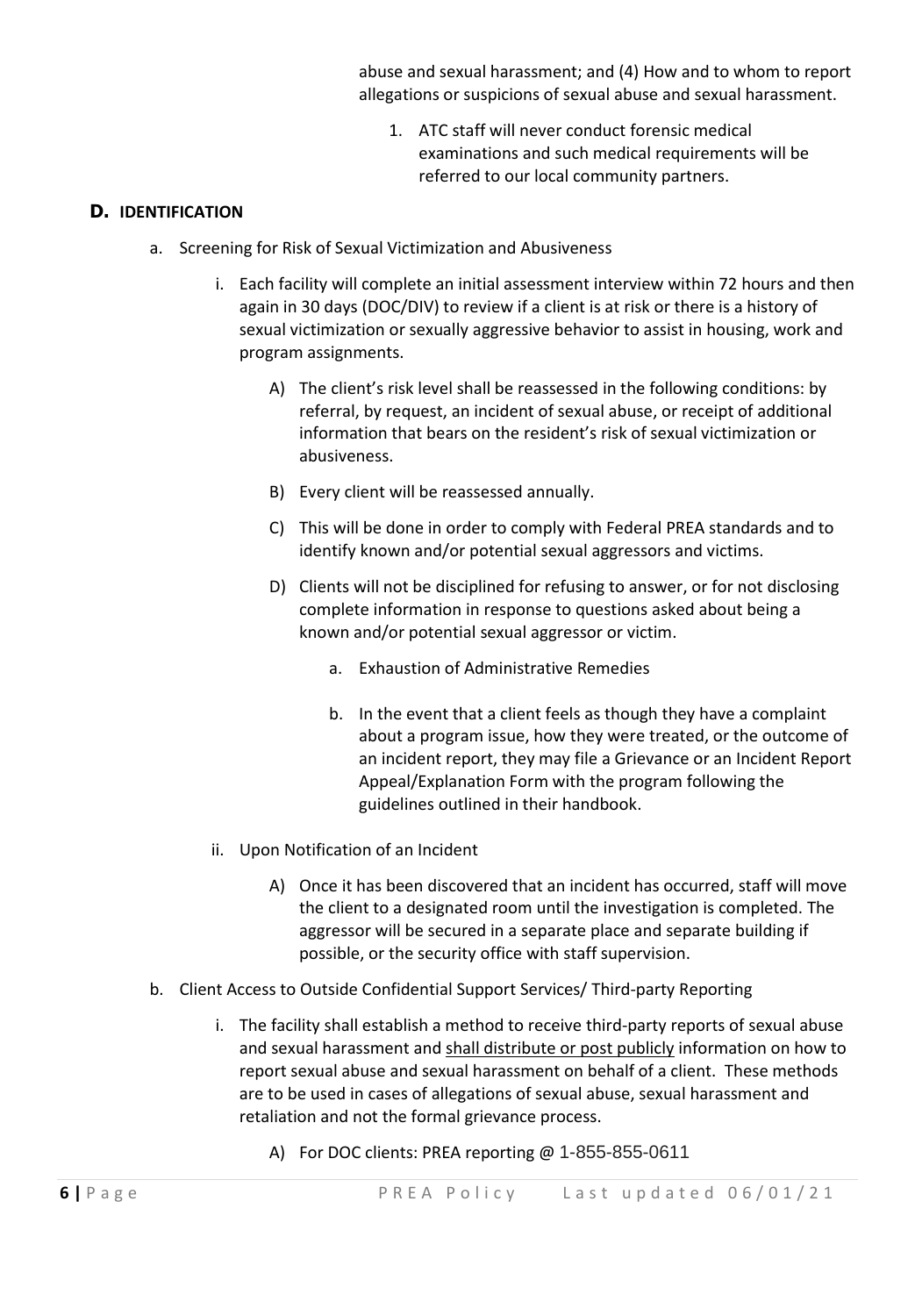- B) All clients: Send a letter to the DOC PREA Manager, DCJ Director or contact the local Community Corrections Board.
- c. Camera Placement in prevention and/or detection of sexual abuse
	- A) When designing or acquiring any new facility and in planning any substantial expansion or modification of existing facilities, ATC will consider the effect of the design, acquisition, expansion, or modification upon the agency's ability to protect residents from sexual abuse.
		- a. Such considerations will be recorded in meeting notes and submitted to the PREA Coordinator to maintain the records.
	- B) When installing or updating a video monitoring system, electronic surveillance system, or other monitoring technology, ATC shall consider how such technology may enhance our ability to protect residents from sexual abuse.
		- a. Such considerations will be recorded in meeting notes and submitted to the PREA Coordinator to maintain the records.

### **E. INVESTIGATION**

- a. Staff First Responder Duties
	- i. Upon learning of an allegation that a client was sexually abused, the first staff member to respond to the report shall be required to:
		- A) Separate and isolate both the victim and the alleged perpetrator until instructed otherwise by the Program Director.
		- B) Immediately notify the Program Director and local law enforcement
		- C) Instruct both the victim and the alleged perpetrator not to shower, wash, brush their teeth, use the restroom, change clothing or anything else that could potentially compromise evidence.
		- D) Staff shall separate and isolate any and all witnesses to the alleged incident until instructed otherwise by the Program Director.
		- E) Follow the crime scene management priorities of: personal safety, preserve life, prevent further hostilities, protect the scene, and preserve evidence.
		- F) Cordon off the crime scene and keep a log of all people entering and their purpose. Staff shall be aware of and prevent common crime scene destruction factors by not stepping through blood, not touching weapons, not moving or touching evidence, and not allowing non-critical response personnel to enter the scene.
		- G) Dangerous weapons may be picked up only if they present a clear and present danger to the safety and security of the facility, staff, and clients. If possible, staff shall leave weapons in place until law enforcement retrieves them.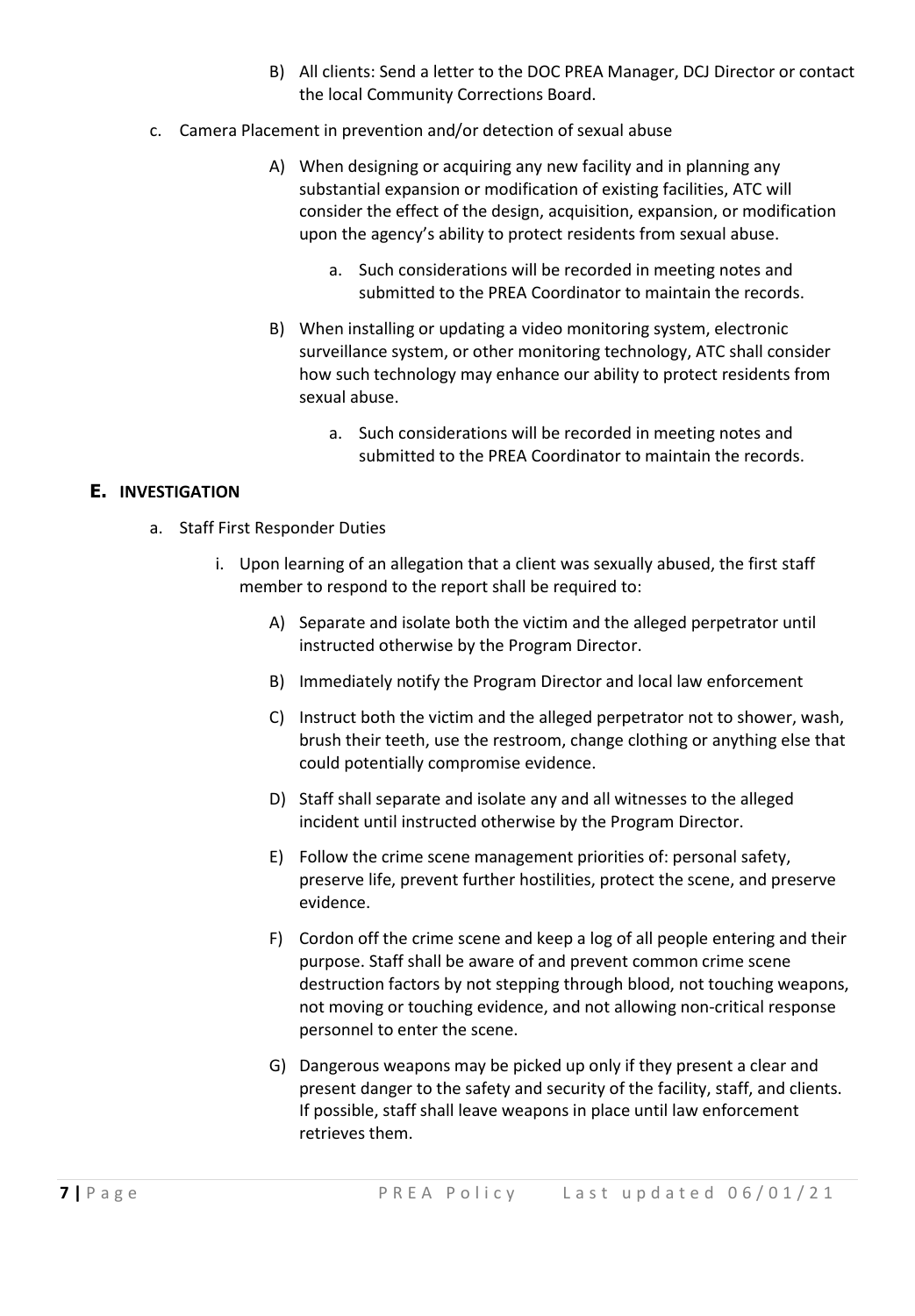- H) Staff shall conduct 'threshold questioning,' the first 10-15 minutes on the scene to ask basic questions, such as 'What happened?' 'Was anyone injured?' 'Who was involved?' etc. Staff shall also record all spontaneous utterances. Once the alleged perpetrator is identified, all questioning by staff shall cease, as Miranda rights apply and law enforcement will take over.
- I) If law enforcement asks staff to assist with the investigation, staff shall cooperate with this request.

## **F. CRIMINAL and ADMINISTRATIVE FACILITY INVESTIGATIONS**

- a. Where sexual harassment is alleged, the facility shall investigate promptly, thoroughly, and objectively for all allegations, including third-party and anonymous reports. If the incident is determined to be founded by the PREA Coordinator, the incident will be passed on to local law enforcement.
- b. Where sexual abuse is alleged, the facility shall contact the local law enforcement agency to conduct the investigation. Promptly, thoroughly and objectively, the facility shall take into consideration all allegations, including third-party and anonymous reports that meet the definition of sexual abuse as defined in this policy.
- c. For criminal investigations, local law enforcement investigators shall have the responsibility to gather and preserve direct and circumstantial evidence, including any available physical and DNA evidence and any available electronic monitoring data; shall interview alleged victims, suspected perpetrators, and witnesses; and shall review prior complaints and reports of sexual abuse involving the suspected perpetrator.
- d. When the quality of evidence appears to support criminal prosecution, the assigned investigator shall conduct compelled interviews only after consulting with prosecutors as to whether compelled interviews may be an obstacle for subsequent criminal prosecution.
	- i. Investigators shall assess the credibility of an alleged victim, suspect, or witness on an individual basis and shall not be determined by the person's status as client or staff. No investigator shall require a client who alleges sexual abuse to submit to a polygraph examination or other truth-telling device as a condition for proceeding with the investigation of such an allegation.
	- ii. Administrative investigations into allegations:
		- A) Shall include an effort to determine whether staff actions or failures to act contributed to the abuse; and
		- B) Shall be documented in written reports that include a description of the physical and testimonial evidence, the reasoning behind credibility assessments, and investigative facts and findings.
		- C) Shall be tracked and monitored by the PREA Coordinator.
	- iii. Criminal investigations shall be documented in a written report that contains a thorough description of physical, testimonial, and documentary evidence and attaches copies of all documentary evidence where feasible.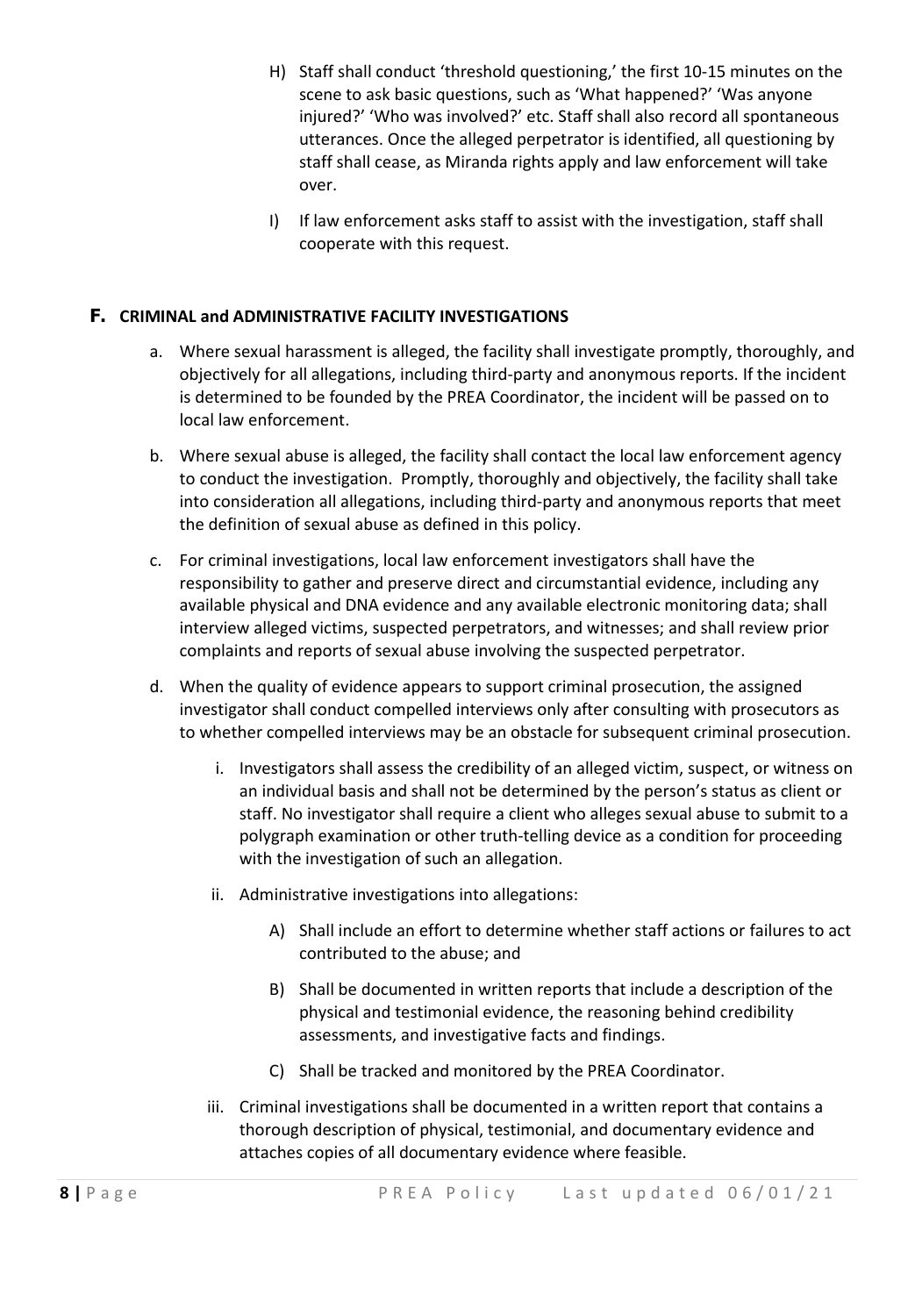- iv. Substantiated allegations of conduct that appears to be criminal shall be referred for prosecution.
- v. The departure of the alleged perpetrator or victim from the employment or control of the facility shall not provide a basis for terminating an investigation.
- vi. When a law enforcement agency investigates sexual abuse, the facility shall cooperate with outside investigators and shall endeavor to remain informed about the progress of the investigation.
- vii. The incident will be tracked and monitored by the PREA Coordinator.
- e. Evidentiary Standard for Administrative Investigations
	- i. The facility shall impose no standard higher than a preponderance of the evidence in determining whether allegations of sexual abuse or sexual harassment are substantiated.
- f. Evidence Protocol and Forensic Medical Examinations
	- i. When investigating allegations of sexual abuse, staff shall follow a uniform evidence protocol that maximizes the potential for obtaining usable physical evidence for administrative proceedings and criminal prosecutions.
	- ii. The facility shall offer all victims of sexual abuse access to forensic medical examinations at an outside facility, without financial cost, where evidentiary or medically appropriate. Such examinations shall be performed by Sexual Assault Forensic Examiners (SAFEs) or Sexual Assault Nurse Examiners (SANEs) where possible.

SANE locations are as follows:

- Sterling Sterling Regional Medical Center: 615 Fairhurst, Sterling Colorado, 80751.
- Alamosa- Convenient Care Community Clinic Valley-Wide Health Systems: 1131 Main St, Alamosa, CO 81101
- Lamar- Parkview Medical Center: 400 W. 16<sup>th</sup> Street Pueblo, CO, 81003
- Montrose- Montrose Memorial Hospital Emergency Room: 800 S 3rd St, Montrose, CO 81401. Must call dispatch first.
- iii. If SAFEs or SANEs cannot be made available, the examination can be performed by other qualified medical practitioners and staff shall document its efforts to provide SAFEs or SANEs.

In these cases, staff can use the Pueblo Rape Crisis Services for emotional support only.

- A) As requested by the victim, the victim advocate will be a qualified community-based staff person and shall accompany and support the victim through the forensic medical examination process and investigatory interviews and shall provide emotional support, crisis intervention, information, and referrals.
- B) For the purposes of this policy, a community-based staff member shall be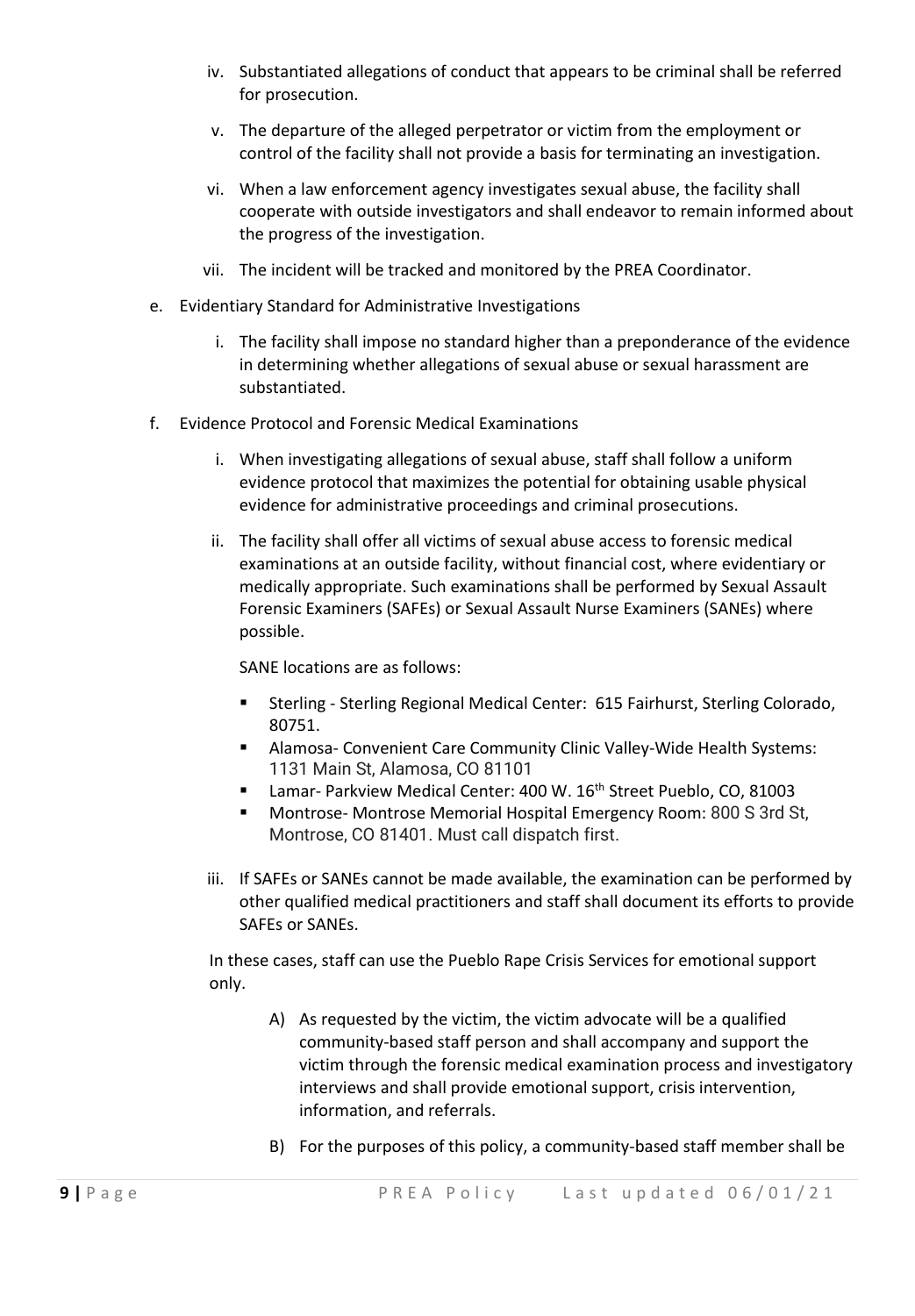an individual who has been screened for appropriateness to serve in this role and has received education concerning sexual assault and forensic examination issues in general.

- C) Client victims of sexually abusive vaginal penetration while incarcerated shall be offered pregnancy tests.
- D) If pregnancy results from sexual abuse, such victims shall receive timely and comprehensive information about and timely access to all lawful pregnancy-related medical services.
- E) Client victims of sexual abuse while incarcerated shall be offered tests for sexually transmitted infections as medically appropriate.
- g. Policies to Ensure Referrals of Allegations for Investigations
	- i. Staff shall ensure that an administrative or criminal investigation is completed for all allegations of sexual abuse and sexual harassment.
	- ii. For criminal investigations, the Director shall refer to the local law enforcement agency and notify the referring agency.

### **G. DOCUMENTATION/COMMUNICATION**

- a. Staff and Facility Reporting Duties
	- i. Apart from reporting to designated supervisors or officials, staff shall not reveal any information related to a sexual abuse report to anyone, other than to the extent necessary to make treatment, investigation, and other security and management decisions.
	- ii. If staff receives any information, regardless of its source, concerning any suspected prohibited sexual behavior, observes an incident of prohibited sexual behavior, or has suspicion or knowledge of retaliation against clients or staff for reporting an incident, staff is required to immediately report the incident to his/her supervisor.
		- A) The supervisor will then notify the designated investigator and Program Director.
		- B) The reporting staff will be asked to complete a detailed incident report.
		- C) The Program Director will notify the PREA Coordinator
	- iii. False allegations shall result in disciplinary action and/or may result in criminal charges being filed.
	- iv. All staff will report immediately and according to agency policy any knowledge, suspicion, or information regarding staff neglect or violation of responsibilities that may have contributed to an incident or retaliation.
	- v. If the alleged victim is under the age of 18 or considered a vulnerable adult under a State or local vulnerable persons statute, ATC staff will report the allegation to the designated State or local services agency under applicable mandatory reporting laws.
	- vi. Staff Reporting Options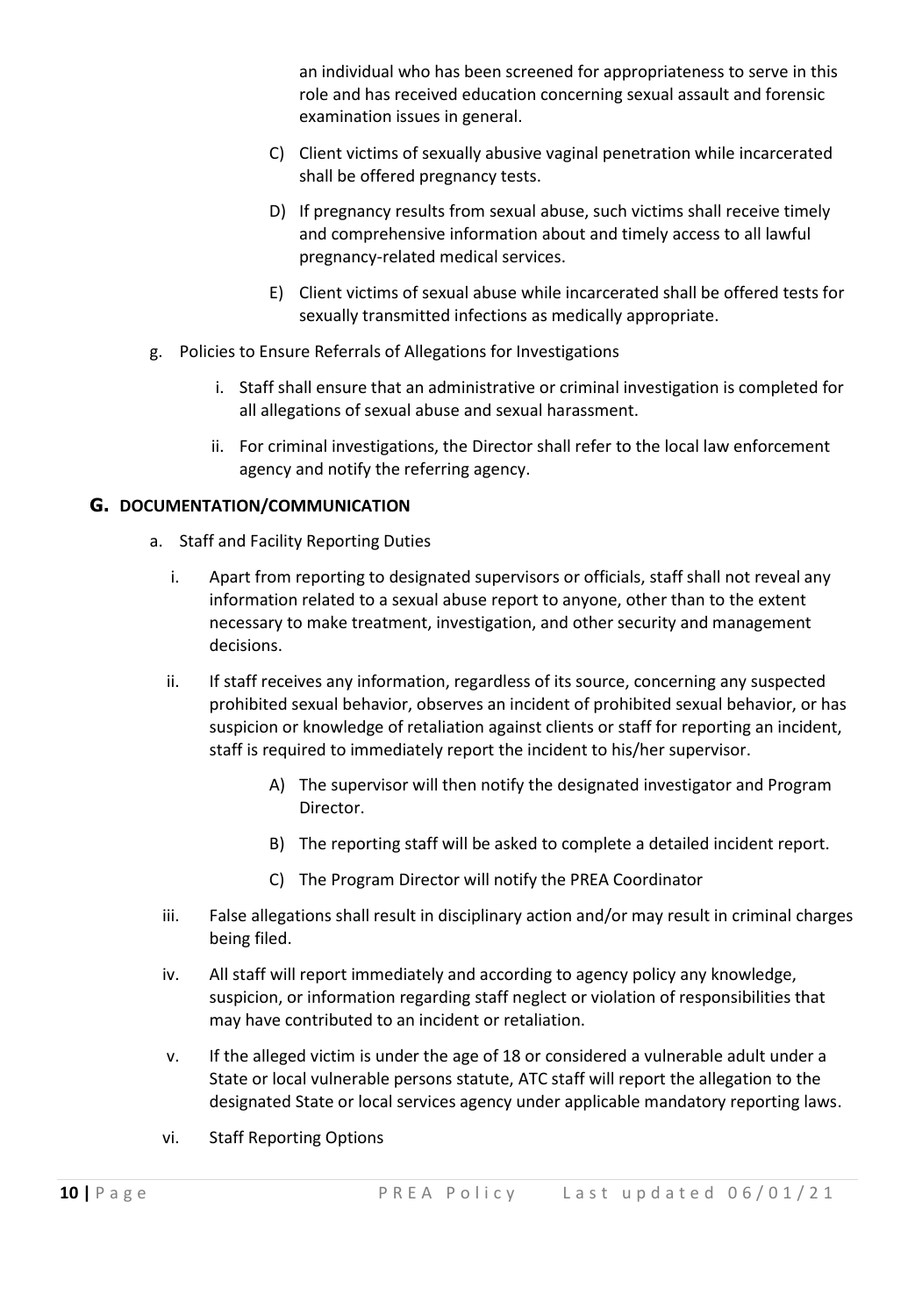- A) Call the Advantage Treatment Center Program Director or PREA Coordinator
- B) Methods for staff to privately report sexual abuse and sexual harassment of residents:
	- a. For DOC clients: PREA reporting @ 1-855-855-0611
	- b. Call the PREA Staff line @ 719-226-4621.
	- c. All clients: Send a letter to the DOC PREA Manager, DCJ Director, or Contact the local Community Corrections Board.
- vii. Procedures for notification and reporting of *non-criminal* incidents
	- A) Staff shall contact the Program Director.
	- B) Staff shall write a detailed report.
	- C) The Program Director or designee will contact the CPO for a CDOC client and the Probation Liaison for a Diversion client.
	- D) The Program Director or designee will notify the PREA Coordinator
	- E) The PREA Coordinator will send the report to the CPO, DCJ, Community Corrections board, CDOC PREA Manager for CDOC clients or Probation Liaison for Diversion clients.
- viii. Procedures for notification and reporting of *criminal* incidents
	- A) Staff shall contact the Program Director or designee.
	- B) The Program Director or designee will notify the PREA Coordinator
	- C) Staff shall write a detailed report.
	- D) The Program Director will contact the local law enforcement agency or the Parole Liaison for a DOC client.
	- E) If a staff member, intern, volunteer or contractor is involved, that person will be placed on administrative leave pending investigation.
	- F) The Program Director will contact the CPO for a CDOC client and the Probation Liaison for a Diversion client.
	- G) The PREA Coordinator will send the report to the CPO, DCJ, Community Corrections board, CDOC PREA Manager for CDOC clients or Probation Liaison for Diversion clients.
	- ix. Reporting to Clients
		- A) Following an investigation into a client's allegation of sexual abuse suffered in a facility, the Program Director or designee shall inform the client as to whether the allegation has been determined to be substantiated, unsubstantiated, or unfounded.
		- B) If the facility did not conduct the investigation, the Program Director or designee shall request the relevant information from the investigative facility in order to inform the client.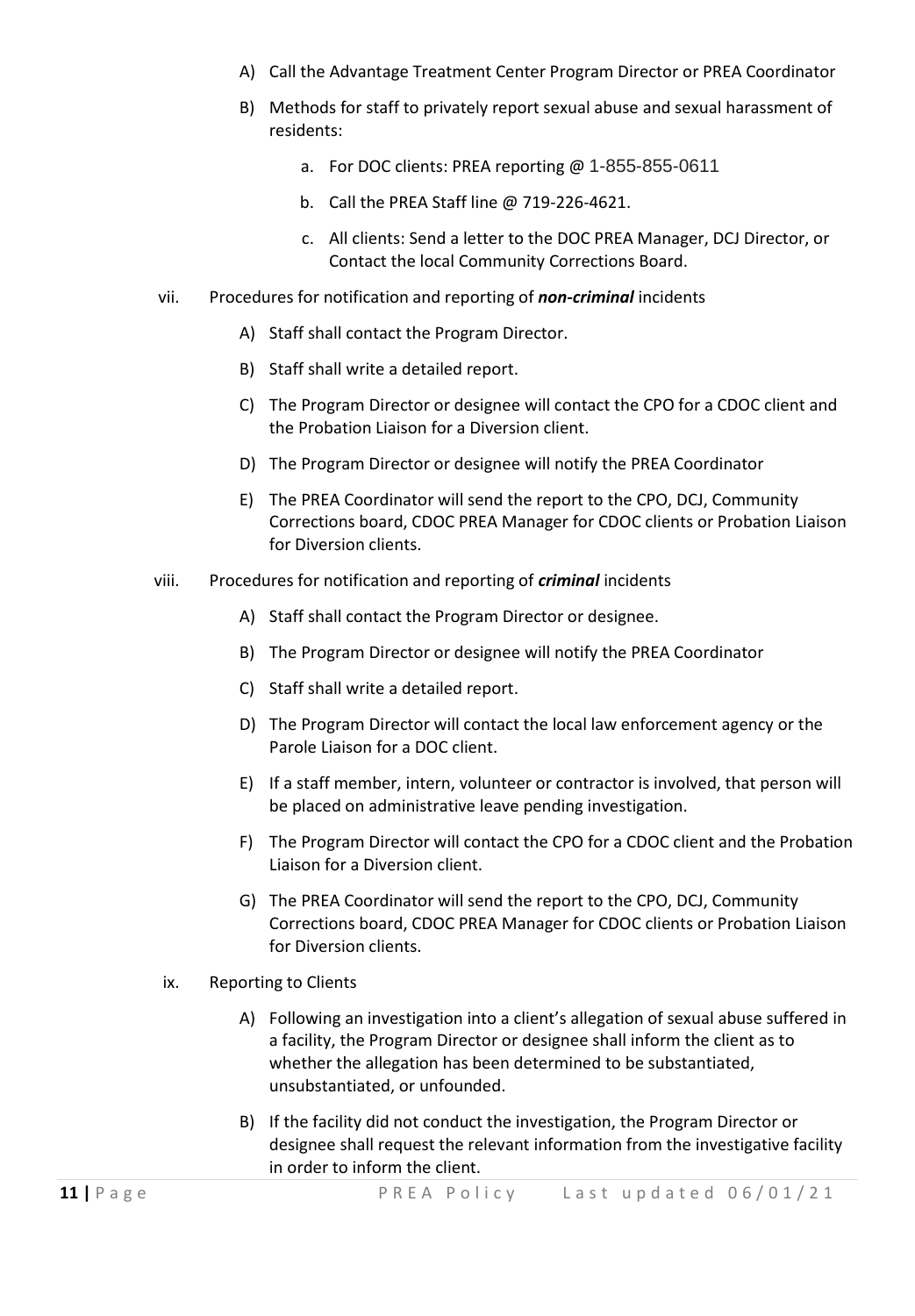- C) Following a client's allegation that a staff member has committed sexual abuse against the client, the Program Director or designee shall subsequently inform the client (unless the facility has determined that the allegation is unfounded) whenever:
	- a. The staff member is no longer employed at the facility;
	- b. The facility learns that the staff member has been indicted on a charge related to sexual abuse within the facility; or
	- c. The facility learns that the staff member has been convicted on a charge related to sexual abuse within the facility.
	- d. Following a client's allegation that they have been sexually abused by another client, the Program Director or designee shall subsequently inform the alleged victim whenever:
	- e. The facility learns that the alleged perpetrator has been indicted on a charge related to sexual abuse within the facility; or
	- f. The facility learns that the alleged perpetrator has been convicted on a charge related to sexual abuse within the facility.
	- g. All such notifications or attempted notifications shall be documented.
- D) A facility's obligation to report under this standard shall terminate if the client is released from the facility's custody.
- E) Staff involved shall document all information pertaining to the alleged incident and investigation in an informational report and submit it to the Supervisor or Director. The Director will submit the documentation to the PREA Coordinator.
- F) Reporting to Other Confinement Facilities
	- a. Upon receiving an allegation that a client was sexually abused while confined at another facility, the Program Director or designee of the facility that received the allegation shall notify the administrator of the facility or appropriate office of the facility where the alleged abuse occurred.
	- b. Such notification shall be provided as soon as possible, but no later than 72 hours after receiving the allegation.
	- c. The Program Director or designee shall document that he/she has provided such notification.
	- d. If the Program Director or designee receives notification that a client under his/her supervision was sexually abused while confined at another facility, he/she shall ensure that the allegation is investigated in accordance with these policies.
	- e. The Program Director or designee will notify the PREA Coordinator

### **H. INTERVENTION**

a. Victim Counseling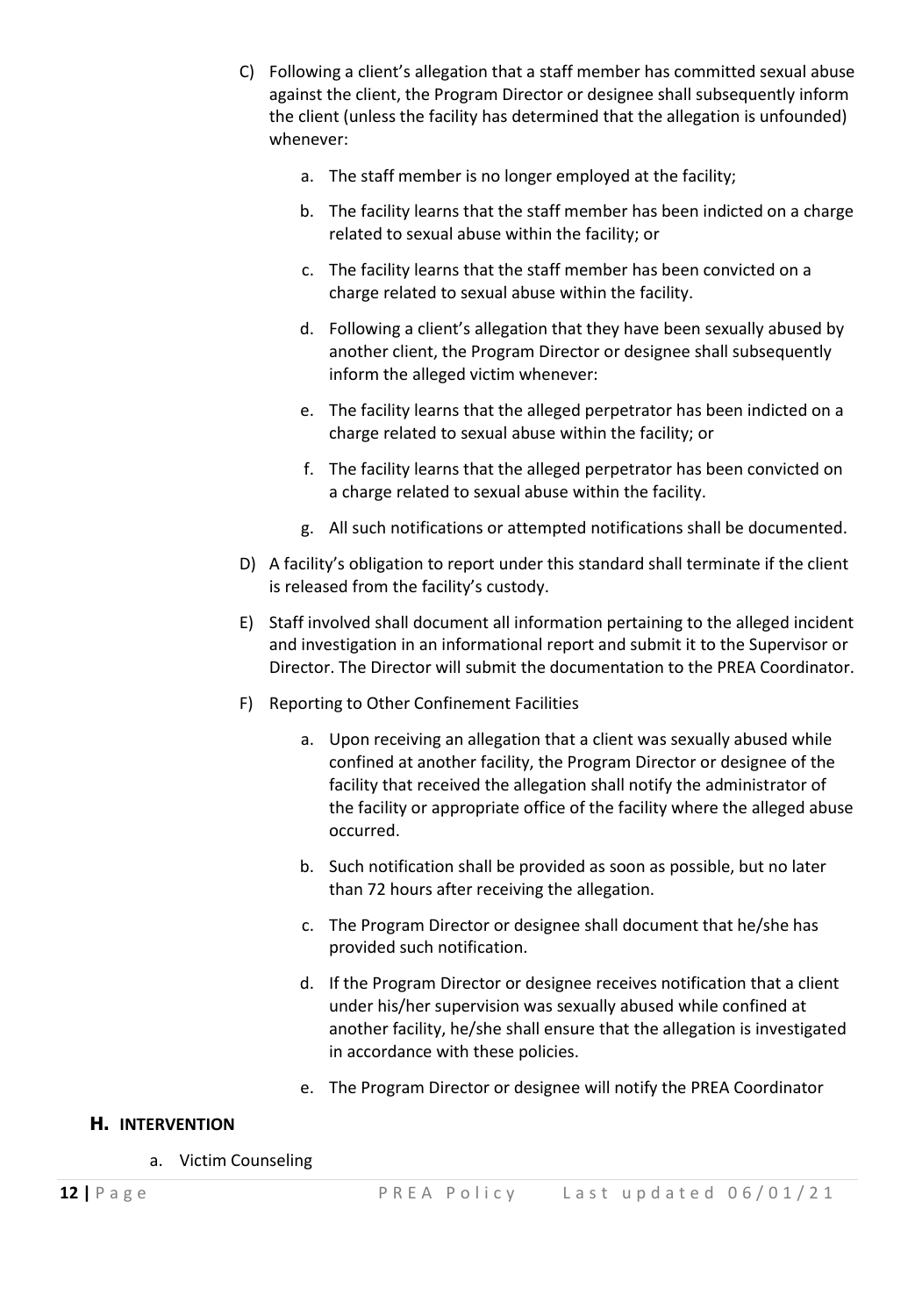- i. Each Program Director will maintain or attempt to enter into memoranda of understanding or other agreements with community service providers that are able to provide clients with confidential emotional support services related to sexual abuse. The Program Director and PREA Coordinator shall maintain copies of agreements or documentation showing attempts to enter into such agreements.
- ii. Staff will provide clients access to the addresses and telephone numbers, (toll-free hotline numbers where available), of the local contact who can provide these services either during intake, in writing, and/or posted throughout the facility.
- iii. The site will inform clients, prior to giving them access, of the extent to which such communications will be monitored and the extent to which reports of abuse will be forwarded to authorities in accordance with mandatory reporting laws.
- b. Facility Protection Against Retaliation
	- i. The facility shall protect all clients and staff who report sexual abuse or sexual harassment or cooperate with sexual abuse or sexual harassment investigations from retaliation by other clients or staff. Staff is required to immediately report any suspicion or knowledge of retaliation or negligence of duties that result in retaliation.
	- ii. The facility shall implement protection measures, such as housing changes or transfers for client victims or abusers, removal of alleged staff or client abusers from contact with victims, and emotional support services for clients or staff that fear retaliation for reporting sexual abuse or sexual harassment or for cooperating with investigations.
	- iii. For at least 90 days following a report of sexual abuse, staff shall monitor the conduct and treatment of clients or staff who reported the sexual abuse and of clients who were reported to have suffered sexual abuse to see if there are changes that may suggest possible retaliation by clients or staff, and shall act promptly to remedy any such retaliation. Items staff should monitor include any client disciplinary reports, housing, or program changes, or negative performance reviews or reassignments of staff. The facility shall continue such monitoring beyond 90 days if the initial monitoring indicates a continuing need.
	- iv. In the case of clients, such monitoring shall also include documented periodic status checks.
	- v. If any other individual who cooperates with an investigation expresses a fear of retaliation, the facility shall take appropriate measures to protect that individual against retaliation.
	- vi. A facility's obligation to monitor shall terminate if the PREA Coordinator determines that the allegation is unfounded.

#### **I. MEDICAL and MENTAL CARE**

- a. Access to Emergency Medical and Mental Health Services
	- i. Client victims of sexual abuse shall receive timely, unimpeded access to emergency medical treatment and crisis intervention services, the nature and scope of which are determined by medical and mental health practitioners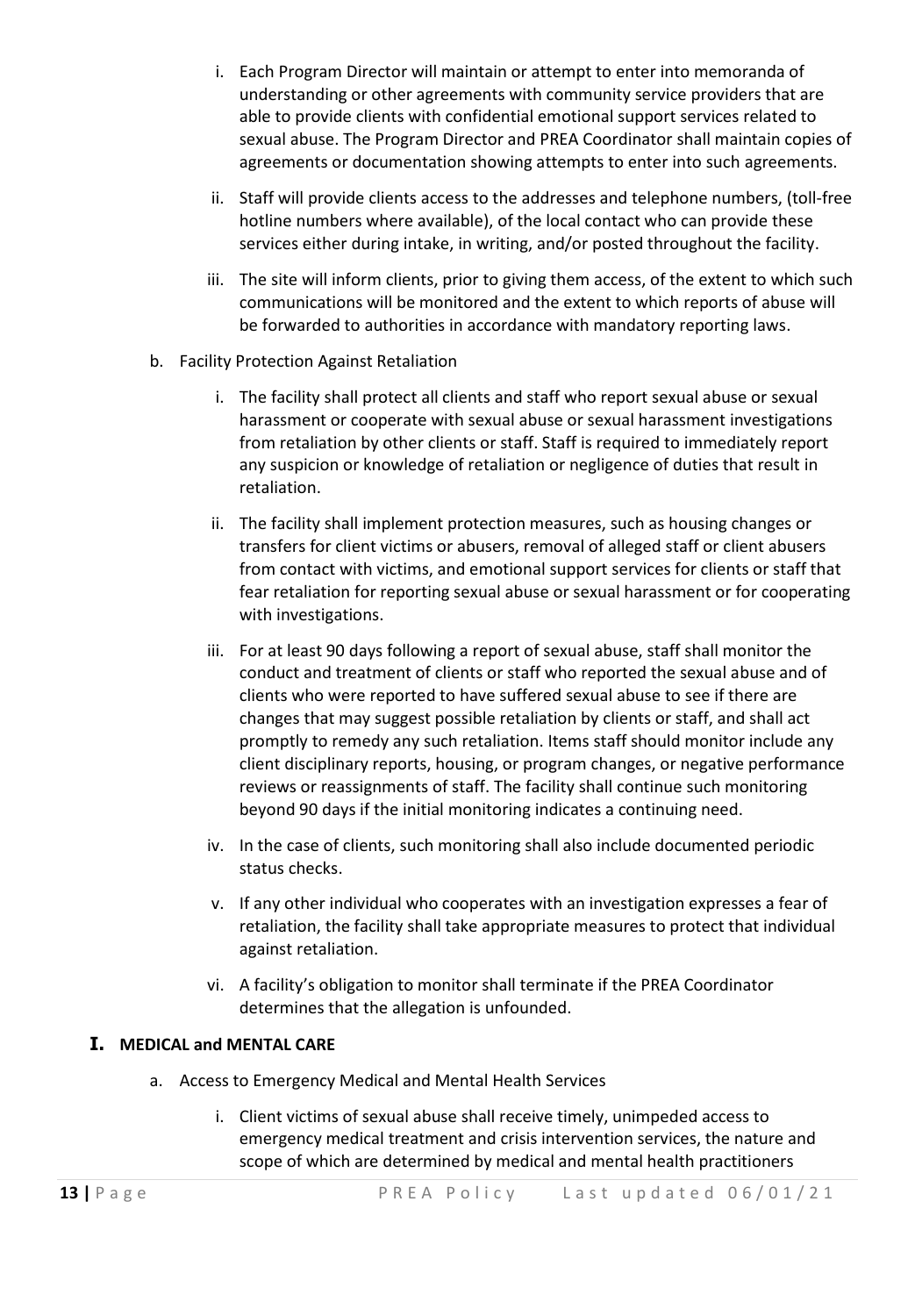according to their professional judgment.

- ii. At the time a report of recent abuse is made, staff first responders shall take preliminary steps to protect the victim and shall immediately notify the appropriate medical and mental health practitioners.
- iii. Client victims of sexual abuse while in ATC's custody shall be offered by a medical provider timely information about and timely access to emergency contraception and sexually transmitted infections prophylaxis, in accordance with professionally accepted standards of care, where medically appropriate.
- iv. Treatment services shall be provided to the victim without financial cost and regardless of whether the victim names the abuser or cooperates with any investigation arising out of the incident.
- b. Ongoing Medical and Mental Health Care for Sexual Abuse Victims and Abusers
	- i. The facility shall refer for medical and mental health evaluation and, as appropriate, treatment to all clients who have been victimized by sexual abuse in confinement.
	- ii. Referral for evaluation and treatment of such victims shall include, as appropriate, follow-up services, treatment plans, and, when necessary, referrals for continued care following their transfer to, or placement in, other facilities, or their release from custody.
	- iii. The facility shall refer such victims for medical and mental health services consistent with the community level of care.
	- iv. Client victims of sexual abuse while confined may be referred for tests for sexually transmitted infections as medically appropriate.
	- v. Treatment services shall be provided to the victim without financial cost and regardless of whether the victim names the abuser or cooperates with any investigation arising out of the incident.
	- vi. The facility shall attempt to conduct or refer for a mental health evaluation of all known client-on-client abusers within 60 days of learning of such abuse history and refer for treatment when deemed appropriate by mental health practitioners.
- J. Discipline
	- a. Staff including interns, volunteers or contractors shall be subject to disciplinary sanctions up to and including termination for violating agency sexual abuse or sexual harassment policies. Termination shall be the presumptive disciplinary sanction for staff who have engaged in sexual abuse.
		- i. Disciplinary sanctions for violations of agency policies relating to sexual abuse or sexual harassment (other than actually engaging in sexual abuse) will be based on the nature and circumstances of the acts committed, the staff member's disciplinary history, and the sanctions imposed for comparable offenses by other staff with similar histories.
		- ii. Staff may be placed on administrative leave pending investigation. Staff, volunteers and contractors will be prohibited from contact with residents during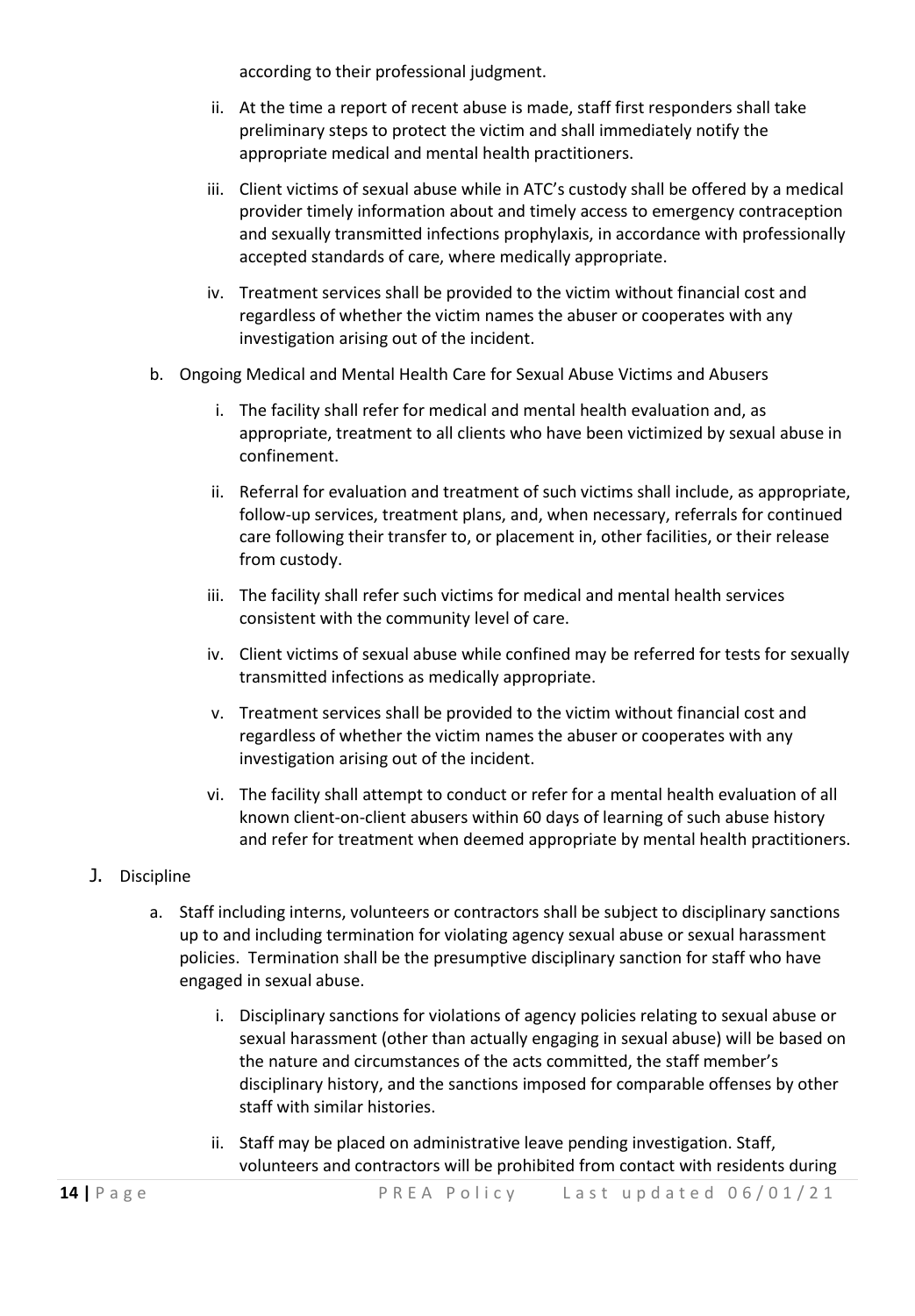the investigation or when evidence finds that they have engaged in sexual abuse with a client.

- iii. The facility shall take appropriate remedial measures, and shall consider whether to prohibit further contact with residents, in the case of any other violation of agency sexual abuse or sexual harassment policies by a contractor or volunteer.
- iv. All terminations for violations of agency sexual abuse or sexual harassment policies, or resignations by staff (or any contractor or volunteer) who would have been terminated if not for their resignation, shall be reported to law enforcement agencies, unless the activity was clearly not criminal, and to any relevant licensing bodies.
- b. Clients guilty of sexual behavior/misconduct of any kind with other employees or clients will be immediately regressed.
- c. A client will only be disciplined for sexual contact with staff only upon a finding that the staff member did not consent to such contact.
- d. For the purpose of disciplinary action, a report of sexual abuse made in good faith based upon a reasonable belief that the alleged conduct occurred shall not constitute falsely reporting an incident or lying, even if an investigation does not establish evidence sufficient to substantiate the allegation.

#### **K. DATA COLLECTION AND REVIEW**

- a. Sexual Abuse Incident Reviews
	- i. ATC shall conduct a sexual abuse incident review at the conclusion of every sexual abuse investigation, including where the allegation has not been substantiated, unless the allegation has been determined to be unfounded.
	- ii. Such review shall ordinarily occur within 30 days of the conclusion of the investigation.
	- iii. The review team shall include upper-level management officials, with input from line supervisors, investigators, and medical or mental health
	- iv. practitioners, where applicable.
	- v. In situations where the incident is unsubstantiated, the review team shall include upper level management officials and the PREA Coordinator.
	- vi. The review team shall:
		- A) Consider whether the allegation or investigation indicates a need to change policy or practice to better prevent, detect, or respond to sexual abuse;
		- B) Consider whether the incident or allegation was motivated by race; ethnicity; gender identity; lesbian, gay, bisexual, transgender, or intersex identification, status, or perceived status; or gang affiliation; or was motivated or otherwise caused by other group dynamics at the facility;
		- C) Examine the area in the facility where the incident allegedly occurred to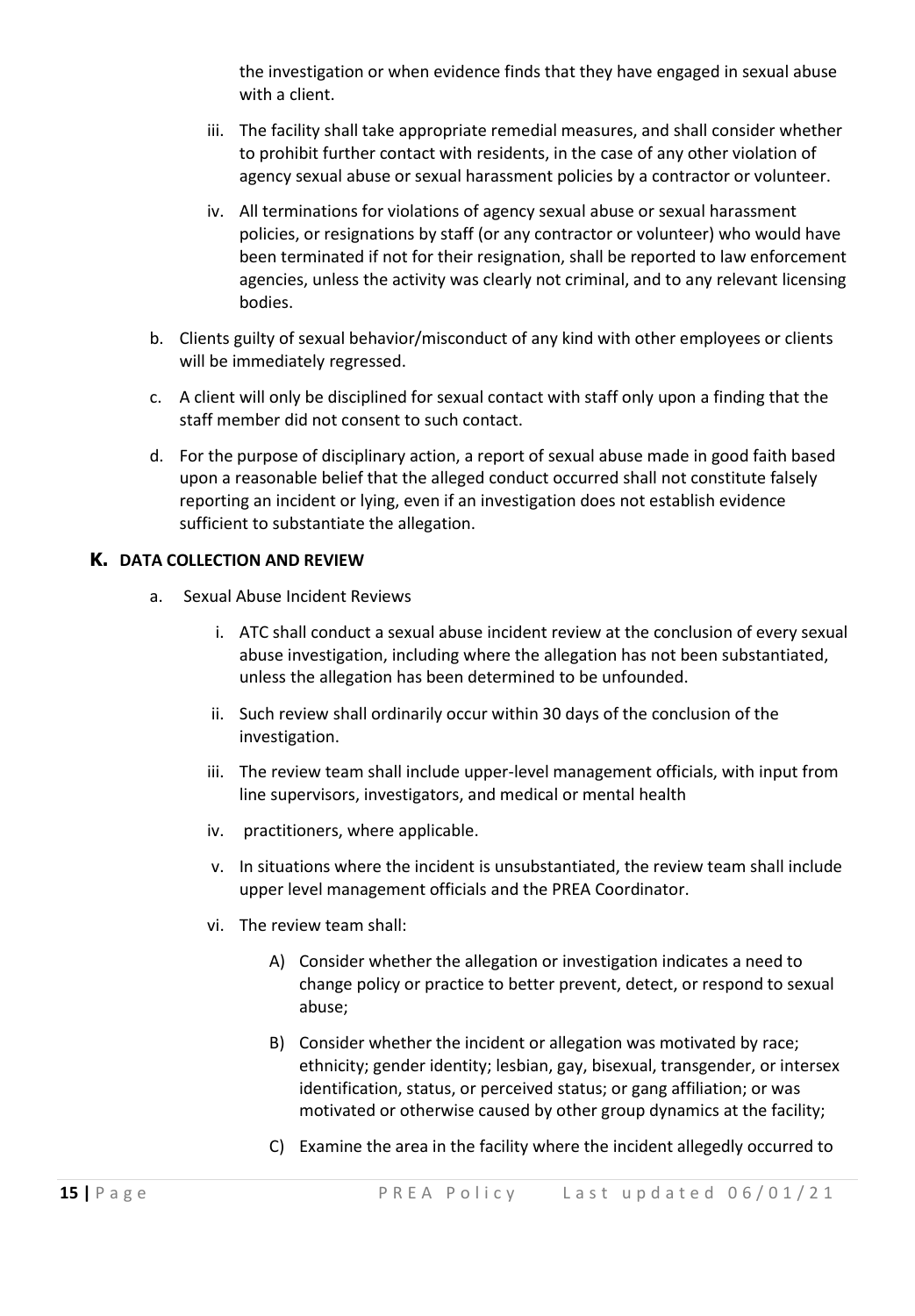assess whether physical barriers in the area may enable abuse;

- D) Assess the adequacy of staffing levels in that area during different shifts;
- E) Assess whether monitoring technology should be deployed or augmented to supplement supervision by staff; and
- F) Prepare a report of its findings, including but not necessarily limited to determinations made pursuant to paragraphs (iv)(1) -(iv)(5) of this section, and any recommendations for improvement, and submit such report to the PREA Coordinator.
- vii. The facility shall implement the recommendations for improvement, or shall document its reasons for not doing so.
- b. Data Collection
	- i. ATC shall collect accurate, uniform data for every allegation of sexual abuse using a standardized instrument and set of definitions. The PREA Coordinator will collect, analyze and report the findings as outlined in this policy.
	- ii. ATC shall aggregate the incident-based sexual abuse data at least annually.
	- iii. The incident-based data collected shall include, at a minimum, the data necessary to answer all questions from the most recent version of the Survey of Sexual Violence conducted by the Department of Justice.
	- iv. The company shall maintain, review, and collect data as needed from all available incident-based documents including reports, investigation files, and sexual abuse incident reviews.
	- v. Upon request, the company shall provide all such data from the previous calendar year to the Department of Justice no later than June 30.
- c. Data Review for Corrective Action
	- i. ATC shall review data collected in order to assess and improve the effectiveness of its sexual abuse prevention, detection, and response policies, practices, and training, including:
		- A) Identifying problem areas;
		- B) Taking corrective action on an ongoing basis; and
		- C) Preparing an annual report of its findings and corrective actions for each facility, as well as the company as a whole.
	- ii. Such report shall include a comparison of the current year's data and corrective actions with those from prior years and shall provide an assessment of the facility's progress in addressing sexual abuse.
	- iii. The company's report shall be made readily available to the public through its website or, if it does not have one, through other means.
	- iv. The company may redact specific material from the reports when publication would present a clear and specific threat to the safety and security of a facility, but